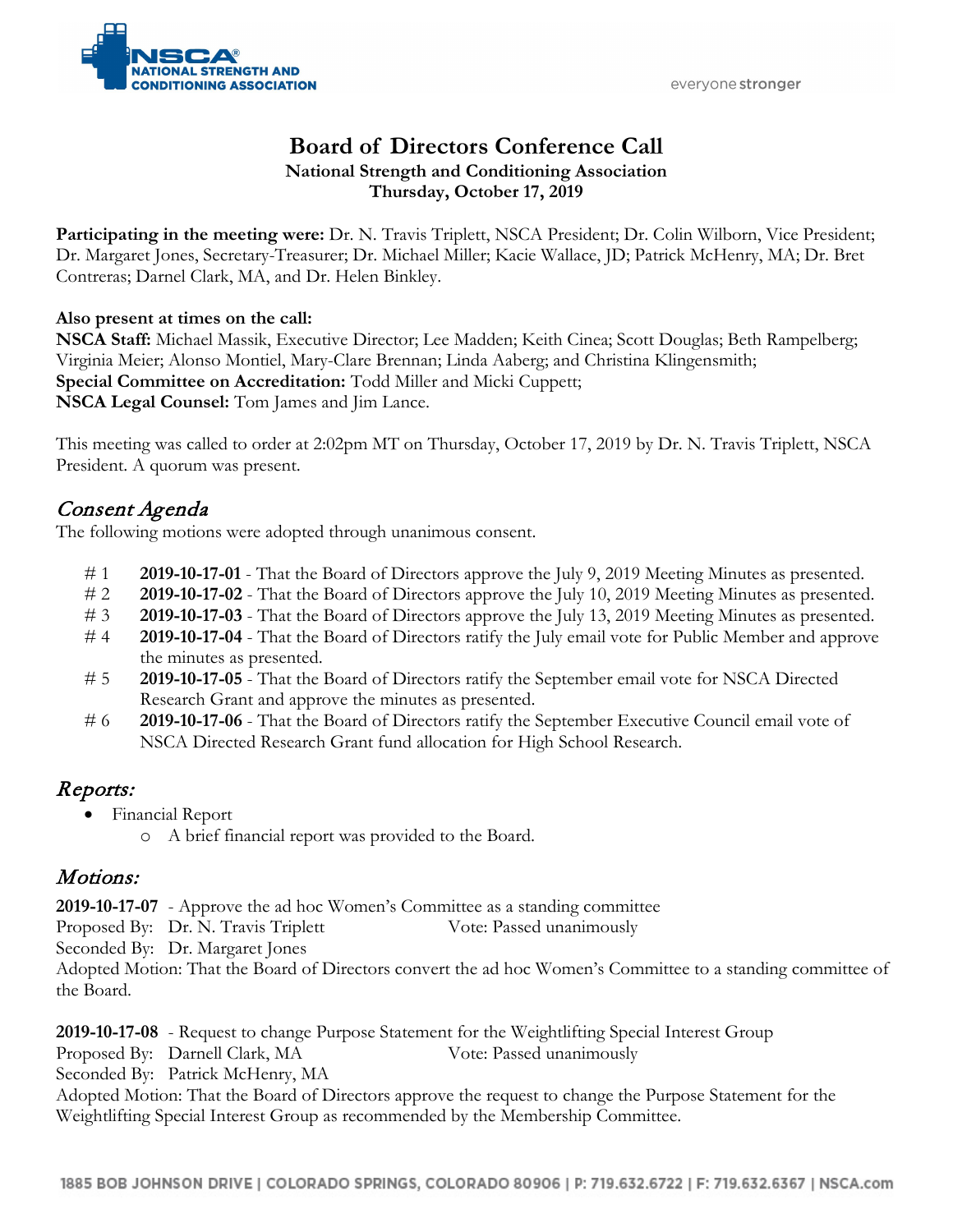

everyone stronger

**2019-10-17-09** - Approval of Revisions to the Research Committee Policies and Procedures and the Position Statement Procedures (housed in the appendix and as an independent document) Proposed By: Dr. Colin Wilborn Vote: Passed unanimously as amended Seconded By: Dr. Margaret Jones

Amended By: Dr. N. Travis Triplett Vote: Passed unanimously Amended Seconded By: Patrick McHenry, MA Adopted amendments to section II-J-ii:

- 1) strikeout "3-4" from sections II-J-ii-2 and II-J-ii-3 and insert "3"; and
- 2) strikeout "In the event the cumulative points between the votes of the RC members and the votes of the past award winners are within a 3% range between the highest and second highest voted award nominees, both nominees will be put forth to the BOD as recommended dual recipients of the award." from II-J-ii-8.

Adopted Motion: That the Board of Directors approve the revisions as amended to:

- NSCA Research Committee (RC) Policies and Procedures; and
- NSCA Position Statement Policies and Procedures.

Todd Miller and Micki Cuppett joined the call.

**2019-10-17-10** - Accreditation Standards

Proposed By: Dr. Colin Wilborn Vote: Passed unanimously

Seconded By: Patrick McHenry, MA

Adopted Motion: That the Board of Directors approve the Accreditation Standards as recommended by the NSCA Accreditation Special Committee.

Todd Miller and Micki Cuppett left the call at 3:11pm.

## Executive Session:

Tom James and Jim Lance, NSCA legal counsel joined the call for a legal update. All staff and guests with the exception of Michael Massik and Keith Cinea left the call.

Executive Session called at 3:11pm by Dr. N. Travis Triplett, seconded by Kacie Wallace - unanimously approved. NSCA legal counsel left the call at 3:25pm.

Returned to regular session at 3:26pm by Dr. N. Travis Triplett, seconded by Dr. Colin Wilborn – unanimously approved.

## Motions, continued:

**2019-10-17-11** - Approval of the revisions to the Candidate Evaluation Form Proposed By: Dr. N. Travis Triplett Vote: Passed unanimously Seconded By: Dr. Margaret Jones Adopted Motion: That the Board of Directors approve the Candidate Evaluation Form as revised by the Nomination Committee.

## Discussion Items:

- Qualification to service on the Board and a brief discussion of Bylaws will continue at Coaches.
- A nominal fee for the Women's and Diversity & Inclusion lunches at National was discussed.